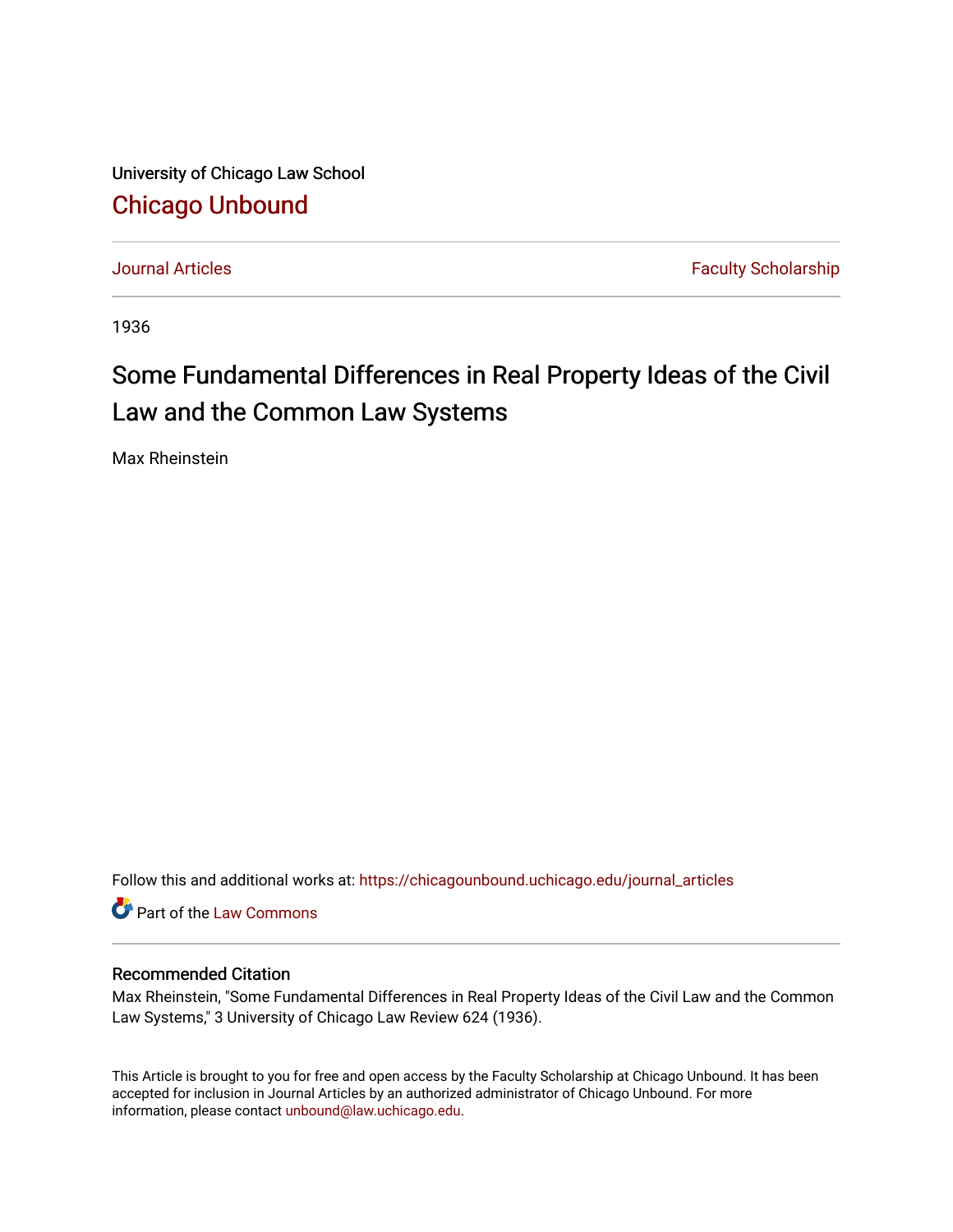## SOME FUNDAMENTAL DIFFERENCES IN REAL PROP-ERTY IDEAS OF THE "CIVIL LAW" AND THE COMMON LAW SYSTEMS\*

#### **MAX RHEINSTEINT**

COMPARISON of the real property law ideas and approaches of the civil law and the common law encounters the initial diffi- $\sim$  culty that there is no longer such a thing as "Civil Law." The laws of those countries which are more or less based on the Roman law are widely different from one another at the present time. $\cdot$  Yet there are certain common features, which I shall attempt to emphasize. Where it is necessary to go into more detail, attention shall be paid principally to the law of Germany, not only because it is the system with which I happen to be most familiar, but particularly because it is contained in one of the most recent and most elaborate of the great European codes.2

**\*** This paper was read in December, **1935,** before the Round Table on Property and Status at the meeting of the American Law School Association in New Orleans. The references to code provisions and literature were added for its publication here; it has not been changed or enlarged, however. It is intended as an expression of a few ideas in the form of a sketch, with the hope that the author may obtain knowledge of individual reactions for use in future work.

t Assistant Professor of Law, holder of Max Parn Professorship, University of Chicago Law School.

**<sup>I</sup>**In the discussion following the presentation of this paper, Dean Pound observed that in the common law jurisdictions as well, modem legislation and other factors have brought about considerable differences in the laws actually in force in the various jurisdictions. However, the "Common Law" is still felt to be a single system: it is still taught as such in English and especially American universities, and even "restated." In Europe the consciousness of a common background has been lost through the nationalization of the laws of the various countries. What is taught in the universities is French, German, Italian, or some other national law. Roman common law finds no more than historical interest. No one would even think of restating the no longer existing "Civil Law," the last remains of which lost actual interest when the Roman common law was superseded in Germany **by** the new Civil Code. Cf. also, in this respect, Rheinstein, Comparative Law and Conflict of Laws in Germany, 2 Univ. Chi. L. Rev. **232** (1935).

2German Civil Code (Biirgerliches Gesetzbuch, usually abbreviated B. **G.** B.) of August 18, 1896. **Of** a more recent date are the civil codes of Switzerland (December io, **1907)** (which has been almost literally adopted **by** the Turkish Republic), Brazil, Liechtenstein, Guatemala, Siam, Iran, and the various Soviet Republics. **All** these codes were considerably influenced **by** the German code.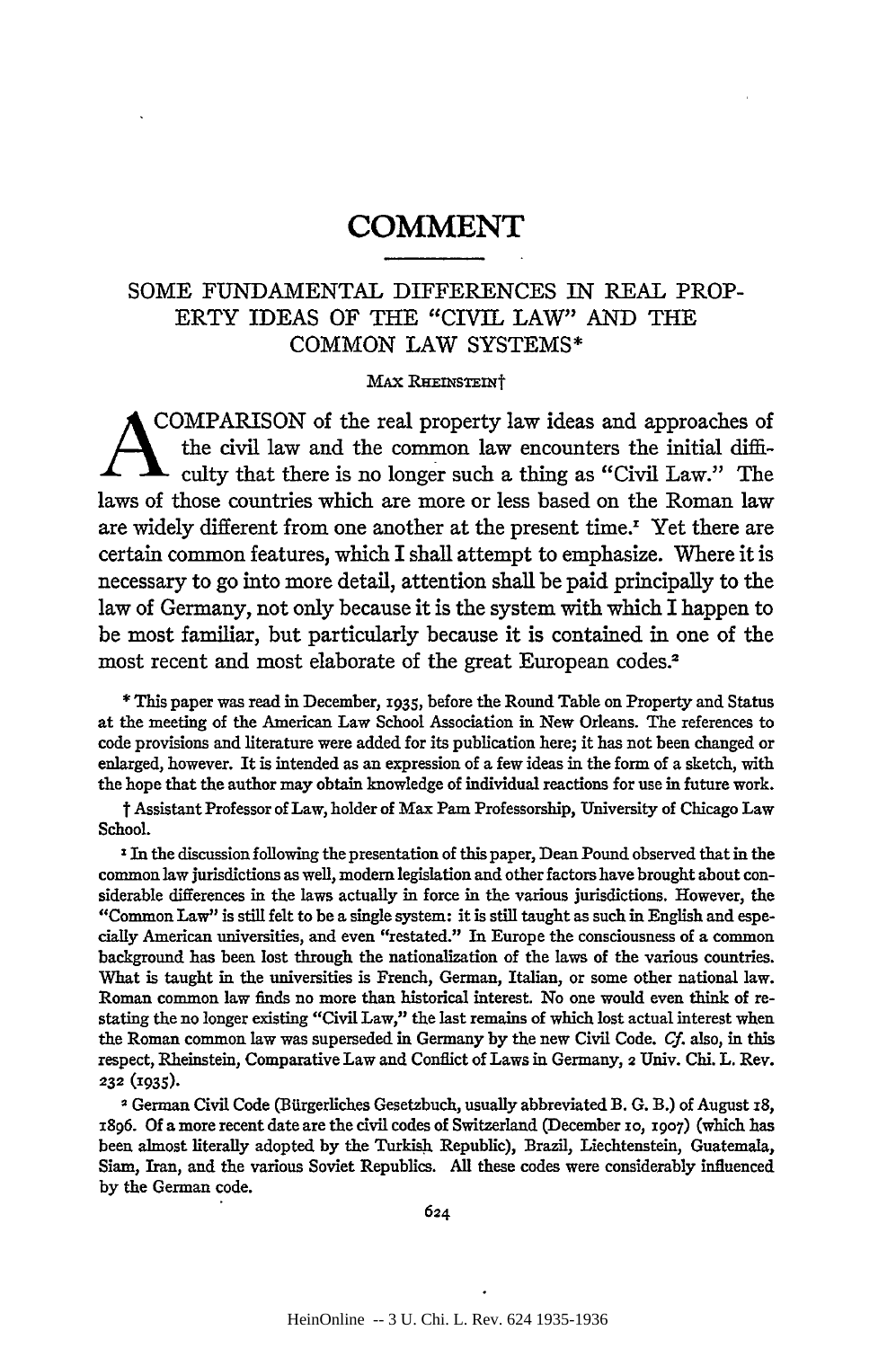The existence of these codes marks the first great difference between common law and civil law. In all the civil law countries, codification meant a fresh start, a great housecleaning, where antiquated rules and institutions were weeded out. New consistent rules were worked out, unhampered by ideas developed in and adapted to the needs of past ages.<sup>3</sup> In the field of the land laws this re-shaping was perhaps more radical than in other fields. <sup>4</sup>

This process of destruction and re-building was principally guided by two policies: (i) the desire to suppress the political power of the landed aristocracy; and (2) the idea of economic liberalism: the common good would be served best by the greatest possible marketability of the land, the result expected being that every piece of land would always be in the ablest and fittest hands.

Two principal legal means were used for giving effect to these policies:

I. Restraints on alienation were curtailed or even almost entirely suppressed.

II. A system of conveyancing was established which was intended not only to simplify the formalities of land transactions but also to guarantee the utmost security for bona fide purchasers and mortgagees.

**I**

The first means was not only aimed at the landed classes but also consciously used for the purpose of giving greater security to land transactions, since it became apparent at an early date that without a radical simplification of the substantive law of real property no conveyancing reform would be able to achieve the desired end.

*Restraints on alienation* existed in the civil law countries, although never to the same extent as in England. They were partly traditional, based upon old forms of community property of the family or the village; partly, their foundation lay, as in England, in feudal ideas and institutions.<sup>5</sup> But these were almost entirely swept away in the reforms of the nineteenth century.

In the common law, there exists another form of restraint on aliena-

'On these reforms, *cf.* "The Progress of Continental Law in the Nineteenth Century," by various authors, xi Continental Legal History Series 25I **ft.** (I918).

4 The standard work on the nineteenth century continental reforms of the land laws is Justus Wilhelm Hedemann, Die Fortschritte des Zivilrechts im ig. Jahrhundert (2 vols. 1918, **1930).**

s For detailed information, see Rudolf Huebner, History of Germanic Private Law, 4 Continental Legal History Series **3ig** ff., 395 if., **758 ff.** (I9g8); Jean Brissaud, History of French Private Law, 3 Continental Legal History Series **30ff.,** 426 **ff. (1912).**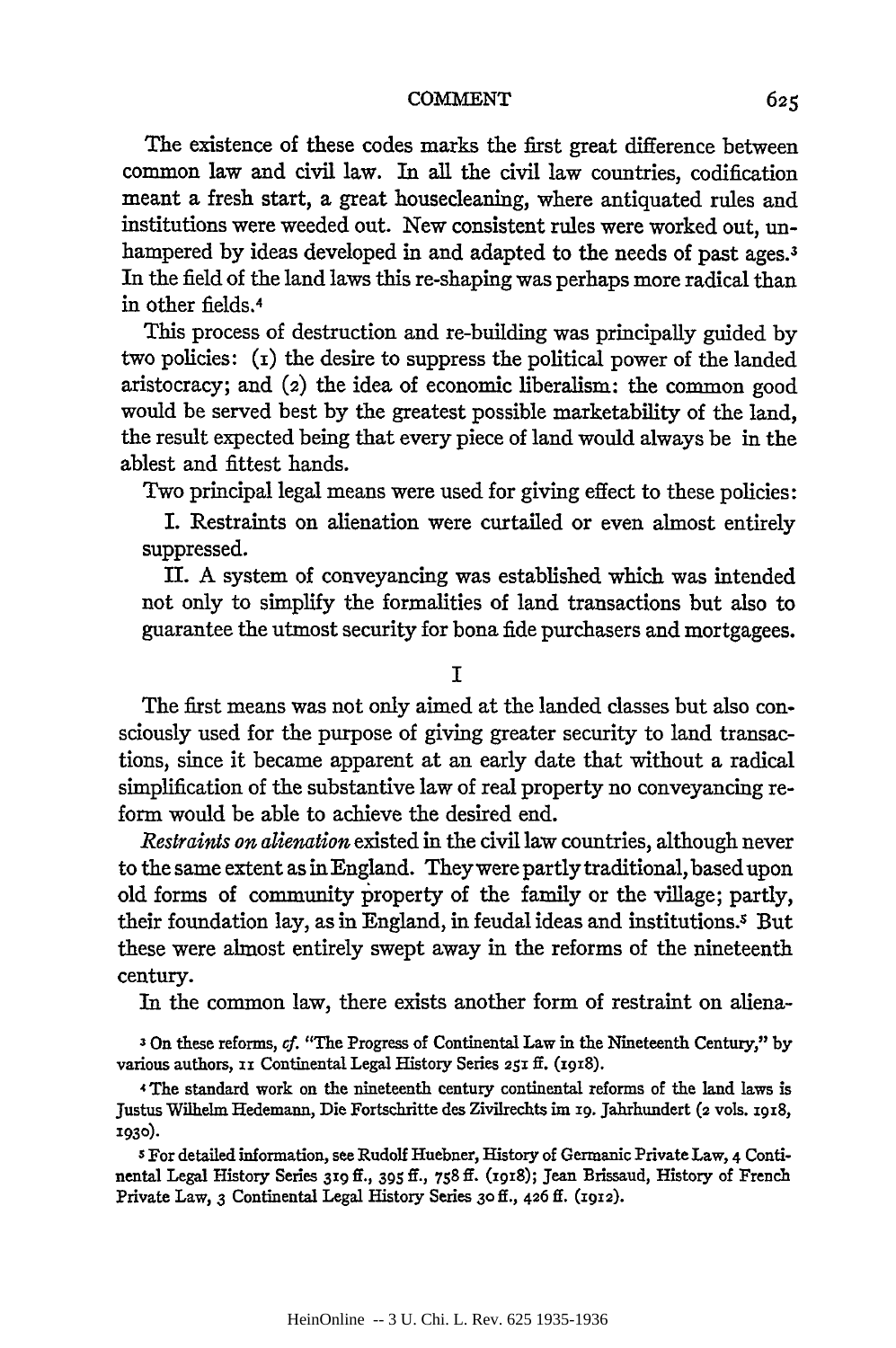tions, *i.e.,* one which is created by a legal transaction of an individual who wishes to fix the legal fate of a certain piece of property for a more or less distant future. The technical means by which such a desire can be fulfilled is the *future interest.* The civil law has developed a rather different institution, the *fideicommissary substitutions.* **By** means of this device a person fixes the future fate not of any individual object but only of his estate as a whole. Furthermore, and in contrast to the common law, this can only be done by an instrument of a testamentary nature. By using the so-called *fideicommissum universale* a person could provide that upon his death the heir of his heir<sup>6</sup> should be obliged to hand over the entire estate to some other person, the fideicommissary.<sup>7</sup> Local developments, especially in Germany, subsequently changed this institution to the socalled "Nacherbfolge," (reversionary heirship) under which a testator may provide that upon his death his entire estate should pass to A, and after A's death, or upon some other event, immediately to B, and eventually, upon some further event, even to a third person. He may not make such a provision, however, with respect to a particular piece of land, Blackacre or Whiteacre. <sup>8</sup>

If T dies leaving his estate to A for life and then to B, the former, on principle, becomes the free and unrestricted owner of the entire estate. He has the power and, on principle, the right to alienate everything.9 On the other hand, he is bound to hand over to B "the estate," *i.e.,* its economic value. Whenever he sells an object belonging to the estate, the proceeds or whatever he buys with them take its place."' Hence it follows that he is not allowed to make gifts, except with the consent of the "secondary heir" or heirs, as the case may be. Any gift made out of the estate without such consent is invalid.<sup>11</sup>

**6** Throughout this paper, the word "heir" is not used in its technical common law meaning, but as a translation of the civil law term "heres" (French "h6ritier," German "Erbe," Italian "erede," Spanish "heredero") meaning that person to whom the decedent's estate passes as an entirety immediately upon death; cf. Rheinstein, European Methods for the Liquidation of the Debts of Deceased Persons, **20** Iowa L. **J. 431** (i935).

**7** *Cf., e.g.,* **D. 35.2.95.** pr., **36.127.16, 36.1.57.1.**

**8** See Germ. Civ. Code **§§** 21oo-46; Swiss Civ. Code arts. **488-92;** Austrian Civ. Code §§ **604** el seq. **(Cf. 2** Ehrenzweig, System des bsterreichischen allgemeinen Privatrechts, **11, 432** (6th ed. **1924)).**

**9** *Cf.* Germ. Civ. Code § **2112;** Swiss Civ. Code art. **491.**

xo Germ. Civ. Code § **2111.**

**I,** This is expressly provided in Germ. Civ. Code § **2113,** *2d* par. The gift is invalid "in so far as it would frustrate or impair the rights of the reversionary heir." The prohibition does not apply to gifts which are made in consideration of a moral duty or of a duty of social etiquette.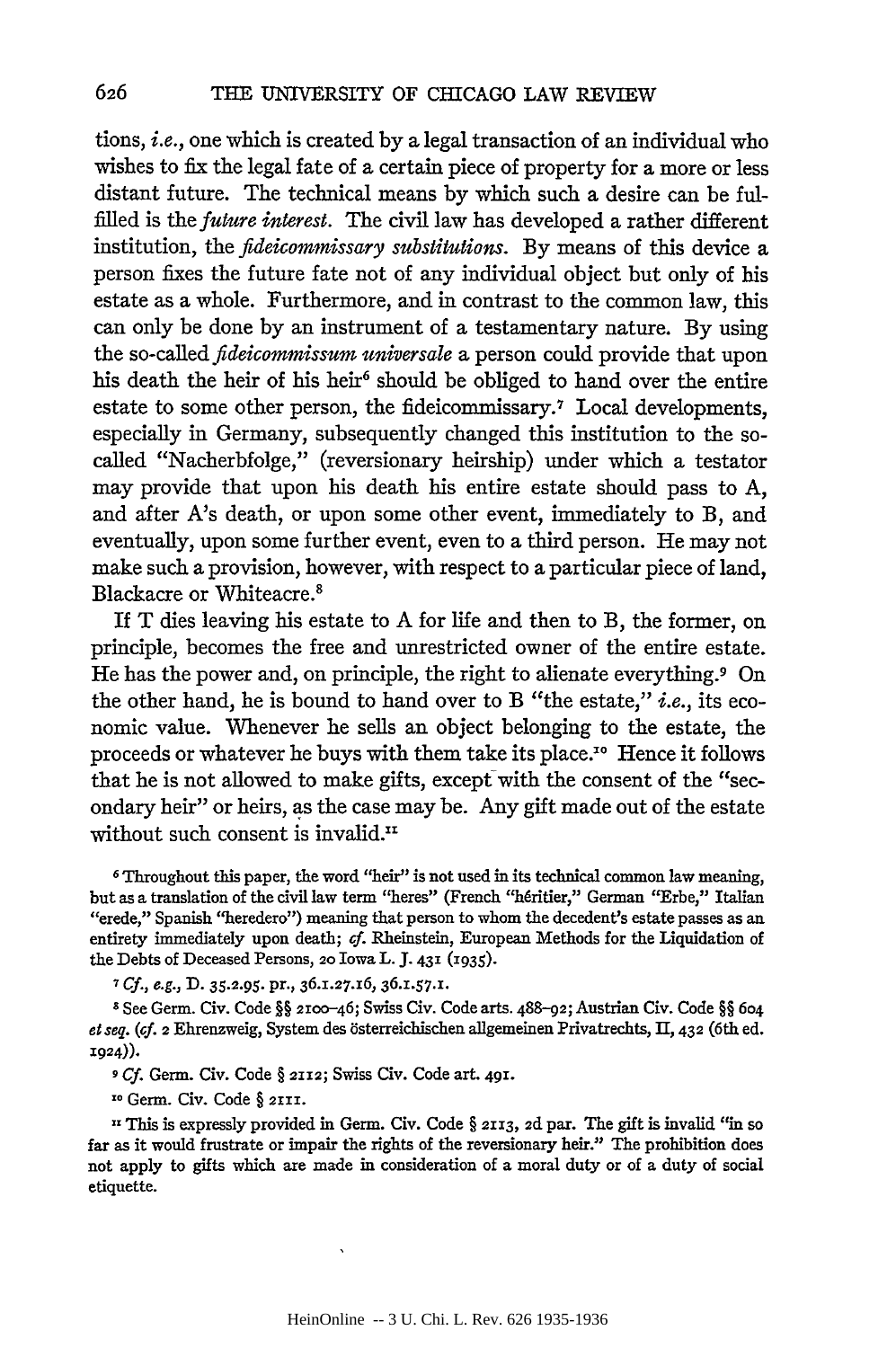On principle, he should be allowed to sell freely any piece of land belonging to the estate. However, land is regarded as such an important asset that modern German law provides for an exception. Any sale of land made by a primary heir out of the estate without the consent of the secondary heir or heirs is invalid in so far as it impairs the rights of the latter.<sup>12</sup> On the other hand, the primary heir is possessor and owner of the land and registered as such in the Land Register. In order to protect third parties, however, the Land Registry is required to enter on the Land Register, on its own motion, a notice that the person entered as owner is merely a primary heir.<sup>13</sup> Unless this notice has been entered, bona fide purchasers and mortgagees will acquire a good title from the primary heir.<sup>14</sup>

A secondary heir may be appointed upon a certain or an uncertain event. It may be certain or uncertain that the position of the primary heir will be terminated. A husband, for instance, may appoint his wife his heir until her remarriage, or until her death, and from then on B or, if B should be dead, C. Thus, legal situations may be created very similar to the future interests and expectancies under the common law.

However, the instrument creating such interests must be a will. No "future interest" can be created by an *inter vivos* transaction. Yet, there exists a legal transaction which, though in testamentary form, strikingly resembles an *inter vivos* transaction, the "pacts of inheritance."<sup>15</sup> A person may make a will in the form of an agreement. A, in an agreement with B, may appoint B or C as his heir. This is more than a contract by which A would undertake to *make* such and such a will. The agreement *is* the will, which is irrevocable without the other party's consent. It is possible and usual for both parties to such "pacts of inheritance" to make dispositions as to their respective estates. Such reciprocal "pacts of inheritance" may be combined in one document with an agreement in which future or present spouses fix their respective rights in each other's property. Such "pacts of matrimony and inheritance" fulfill the functions of an English marriage settlement. Yet, while an English marriage settlement will refer to Blackacre or Whiteacre, the German document refers to the respective estates as entireties, and only indirectly will it affect the individual pieces of land belonging to the parties at the time of their deaths.

-Germ. Civ. Code § **2X13, ist par.**

**<sup>23</sup>**Land Registry Regulation § **52.** 14 Germ. Civ. Code § **2113, 3d** par.

**IS** Erbvertrag. Germ. Civ. Code §§ **2279-2302;** Swiss Civ. Code arts. 494-7; Austrian Civ. Code (permitted only as between husband and wife) §§ **602,** 1249 *el seq.* As to its history, see Huebner, *op. cit. supra* note **5,** at 746.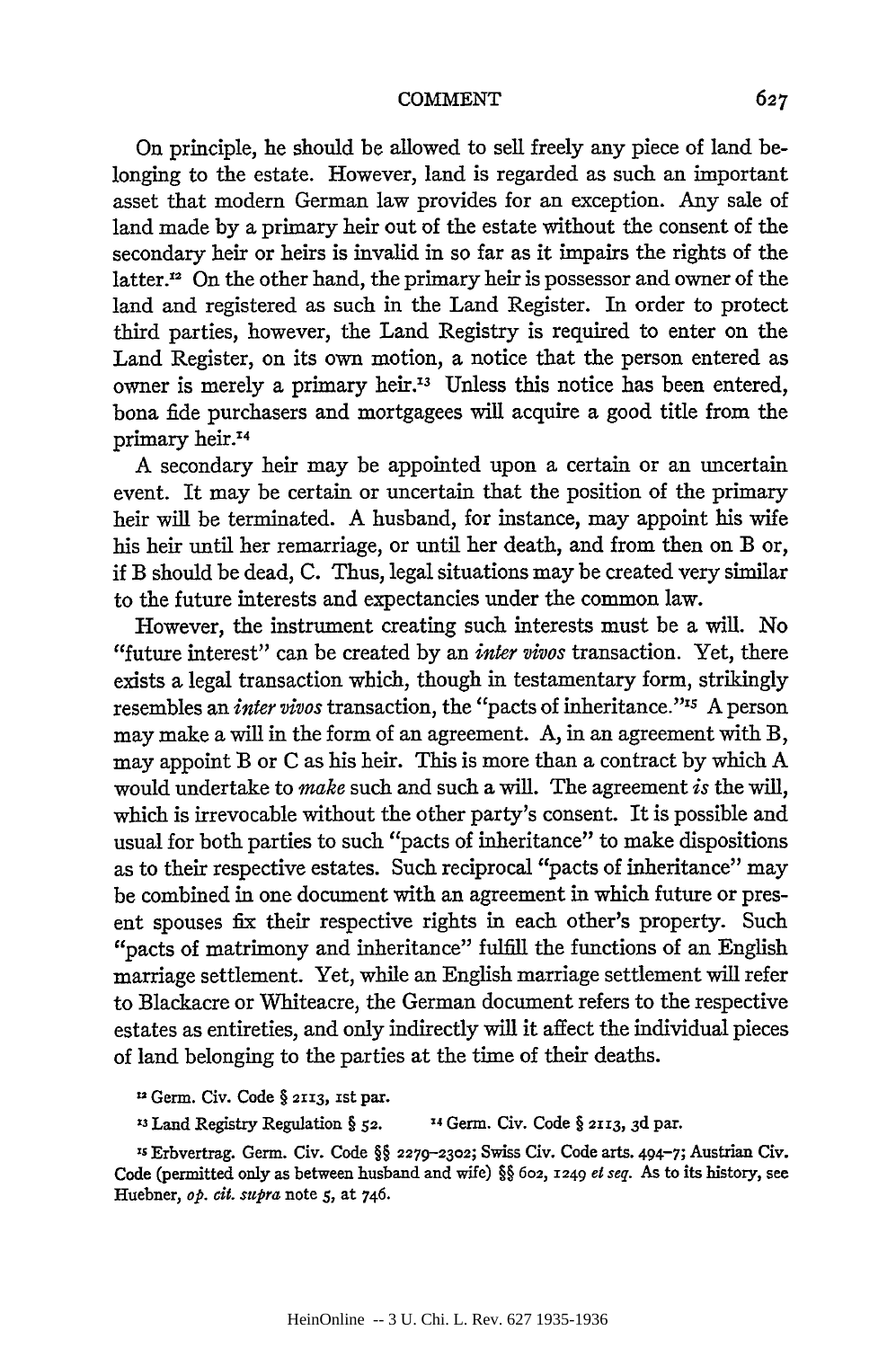The law must take care, moreover, of a person's desire to exempt a particular thing from the general fate of his estate. One may desire his estate to go to **A;** Blackacre, however, to B. He may effect his purpose **by** means of a legacy. However, there is a difference between a common law devise and the modern civil law legacy. If under the common law a man devises Blackacre to B, title passes to B immediately upon the testator's death. In Germany title passes to the heir; all B acquires is a claim against the heir, which can be defeated **by** the heir's conveying the land to a third party. Then B has nothing more than a claim for damages against the heir.<sup>16</sup>

**By** means of a special type of legacy, a testator may provide that the heir shall convey Blackacre to B, and that, after B's death, B's heir shall convey it to **C. By** this device, the *legatum fideicommissarium* ("Nachvermächtnis"),<sup>17</sup> nothing more can be created than claims *in personam* against the person charged with their execution. Yet, modem German law has developed a means by which the "future legatee" may protect his claim against defeat by adverse dispositions of the primary legatee. He may enter upon the land register a warning by which the public is notified of his future claim. The present owner is not prevented thereby from transferring the title to third persons, but he can only give them a title which is defeasible upon the maturity of the claim of the "future legatee."<sup>18</sup> This protection comes in its effect very near to an Anglo-American future interest.

The rule that future interests can be created only with respect to an estate as a whole, is a consequence of that peculiar attitude of the civil law which finds its theoretical expression in the distinction made there between law of property and law of succession. While the former looks to single objects and their transfer *inter vivos,* the latter regulates succession upon death which is always conceived of as a so-called universal succes-

**<sup>A</sup>**Germ. Civ. Code §§ **1939, 2147, 2174;** Swiss Civ. Code arts. 481, 484-6; Austrian Civ. Code §§ **535,** 647 *et seq.* The legacy has also been embodied in the French Code (art. **1014** *ef seq.),* and in the codes of those numerous other countries which follow the French pattern *(cf., e.g.,* the Italian Civil Code arts. 76o, 827, **862** *et seq.;* Roumanian Civil Code arts. 887, 899 *ef seq.;* Spanish Civil Code art. **858** *et seq.).* Under Roman law, it was not only possible to charge the heir with a duty to hand over a certain object to the legatee *(legaturn per damnationern),* but also, just as under common law, to devise a certain thing in such a way that the legatee acquired the title immediately on the testator's death *(legatum per vindicationem)*.

X7 Roman law: *af.* D. **32.39.** pr., 35.1.36.1, C. 6. **53.2.** Modem laws: Germ. Civ. Code § 2191; Swiss Civ. Code art. 488, 3d par.; Austrian Civ. Code § 652; for the laws of the French system, see p. 63o *infra.*

**is** Germ. Civ. Code § 883.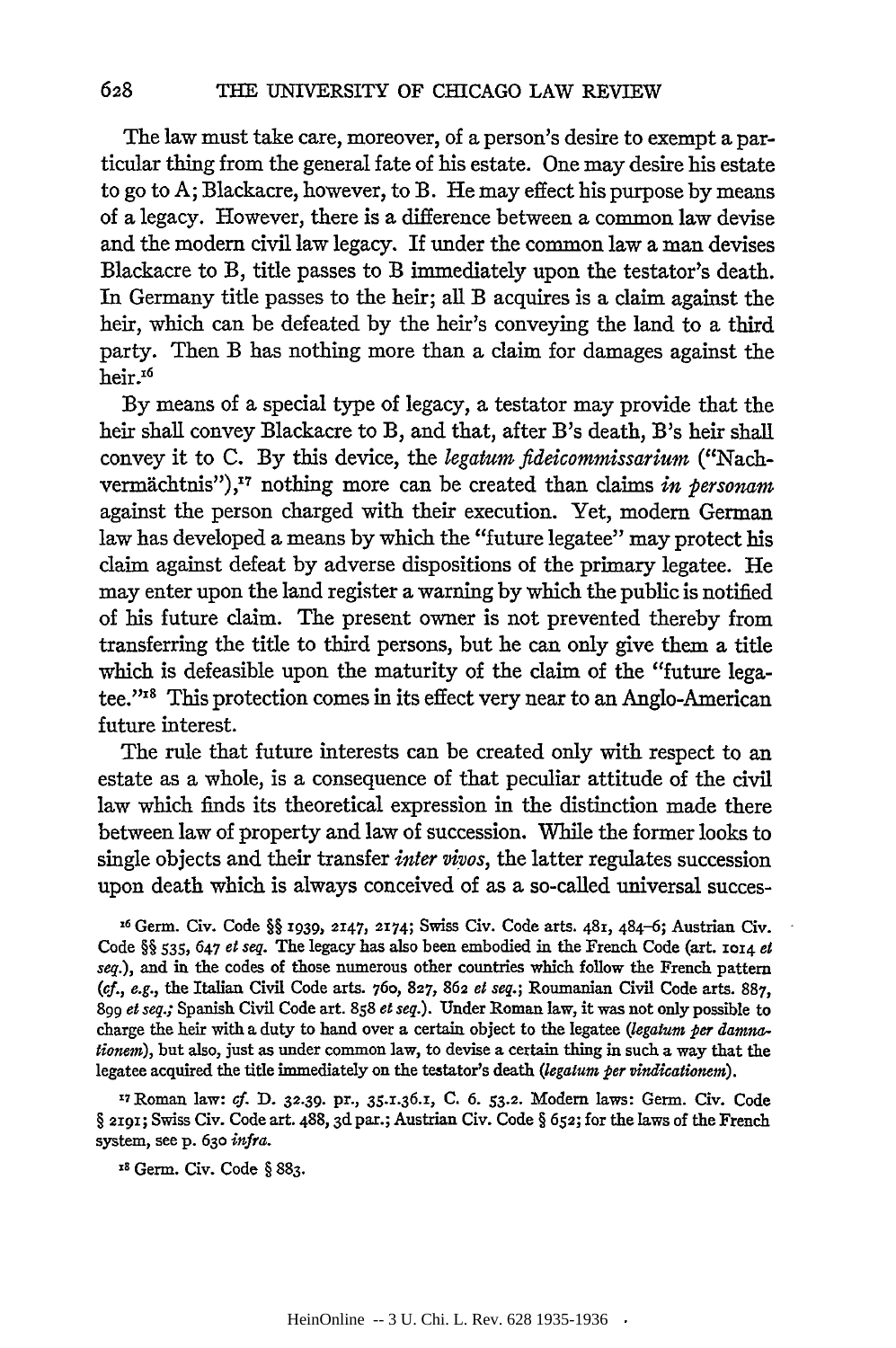sion, *i.e.*, succession to a person's entire estate.<sup>19</sup> In the classical common law, universal succession applied to personal property only, i.e., to that part of a deceased person's property which was taken care of in England by the ecclesiastical courts, which based their rules not on common law but on civil law ideas. While these courts developed the rule that a deceased man's personal estate passed to his personal representative as an entirety, the common law courts treated each piece of land as a separate unit.<sup>20</sup> They did so, for example, with respect to venue, the conflict of laws, or the dower and curtesy rights of a surviving spouse. In the civil law, on the other hand, those rights which might be regarded as analogous to dower and curtesy refer only to the estate as a whole, *i.e.,* to those objects which happen to belong to the estate at the moment of the precedent spouse's death. To express it in common law terms: The rights of the surviving spouse can be defeated by an alienation *inter vivos.* It is merely one consequence of this general policy that future interests can be created only with respect to an estate as a whole, and only by testamentary transactions.

However, an exception persisted during a certain period. In the late sixteenth and seventeenth centuries, the same period during which inventive English lawyers responded to the desires of the English landed aristocracy by the invention of the "family settlement,"<sup>27</sup> continental lawyers developed for the same purpose the so-called *"fideicommissa familiarum."''* This institution could be used to settle, by a testamentary or *inter vivos* "act of settlement," a piece of land with its fixtures and appurtenances (usually a large manor) so as to make it inalienable, indivisible, unmortgageable, exempt from execution, and subject to inheritance by primogeniture or some other system of entailed succession. Usually, care was taken to provide for all possible eventualities and contingencies,

**19** As to this principle of "universal succession," *cf.* Buckland, Textbook of Roman Law *206 et seq.* **(2d** ed. 1932); Sohm, Institutes of Roman Law 4o6 **ff.** (Ledlie's transl. 1892); see also Rheinstein, *op. cit. supra* note **6.**

20 In this respect the common law kept in line with the general ideas of the Germanic laws; *Cf.* 2 Pollock & Maitland, History of English Law **253 ff. (i895);** Huebner, *op. cit. supra* note **5,** at 699 **ff.**

<sup>21</sup> Cf. 7 Holdsworth, History of English Law 112 (1926); Pollock, Land Laws, pt. III (3d ed. **x896).**

**-As** to their history, *cf.* Huebner, *op. cit. supra* note **5,** at **310** ff., **761 ff.** A comparative survey of the systems of *thesefteiommissa* as they were developed in the various countries of Europe will be found in an article **by** Kuebler and Beutner, 3 Rechtsvergleichendes Handw6rterbuch 342-68 (1931), and in Otto v. Gierke's article in 4 Handwörterbuch der Staatswissenschaften 104 (3d ed. 1909).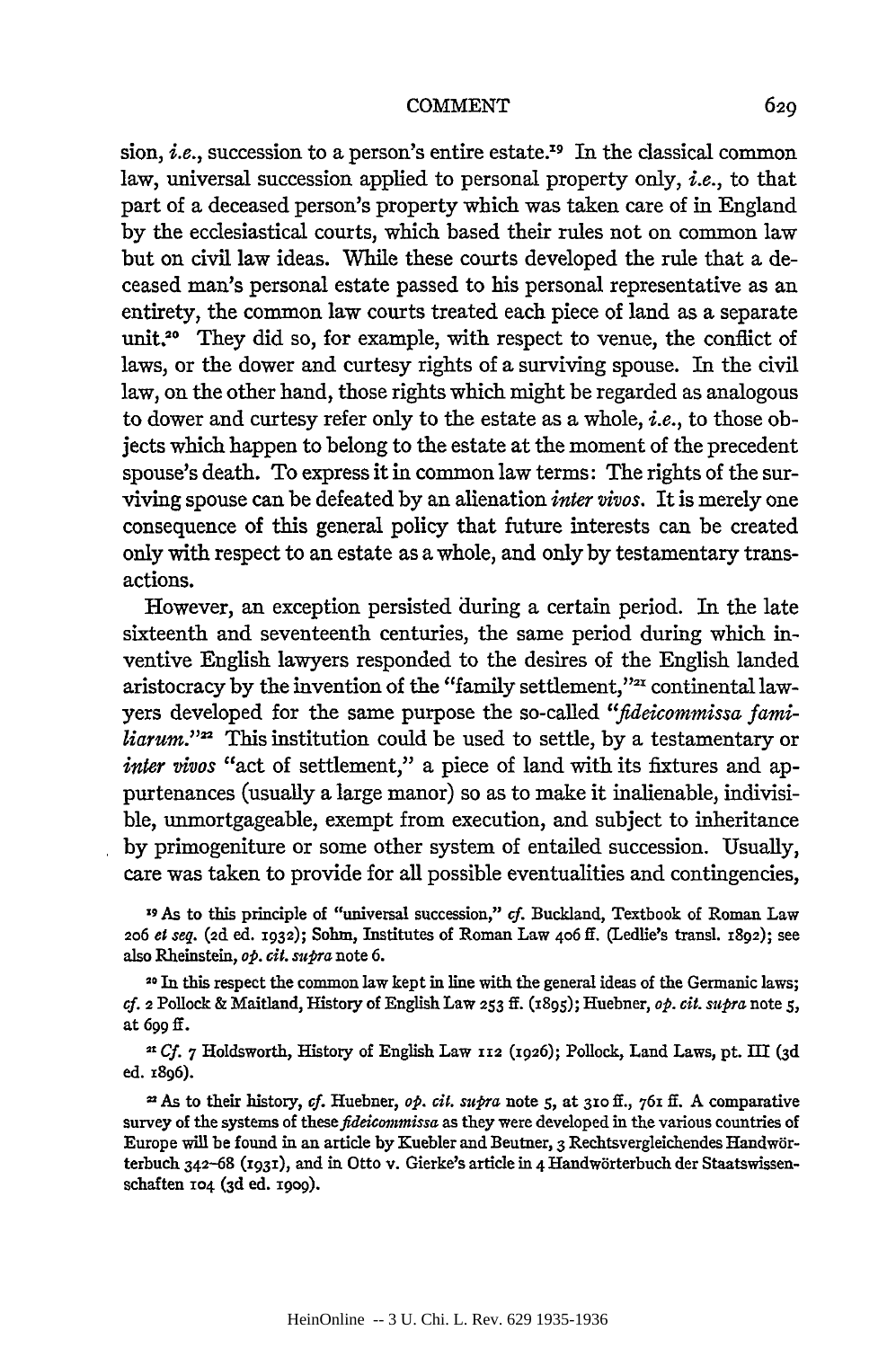so that there were rights not only analogous to reversions but also to vested and contingent remainders and even to powers of appointment. The institution was worked out by ingeniously combining Roman law with feudal and Germanic ideas which had survived the "reception."<sup>22</sup>

Its use was, naturally, limited to the wealthy landed classes, *i.e.*, the aristocracy. In some countries, e.g., in Bavaria, it was even formally reserved to the members of the nobility.

This device by which an individual manor or another piece of land could be inalienably settled upon the members of the settlor's family, was swept away in France by the Revolution.<sup>24</sup> It was looked upon, properly, as one of the basic foundations of the power of the nobility. In order to prevent its resurrection under disguise, the French Civil Code forbade even the "universal fideicommiss" and the "fideicommissary legacy."<sup>25</sup> On principle—there are a few exceptions<sup>26</sup>—no property can be left in France otherwise than in free, unrestricted ownership.27 Not only the fear of aristocratic power, but also the belief that any bindings of the land were an economic evil, were among the basic dogmas of the French Revolution.<sup>28</sup> Many other countries followed the French example; not all, however, with the same radicalism.

**23** The Roman **law** basis was **the** so-called *"fidecommissum quod familiae relinquitur," a fideicommissum* in the sense as explained on **p. 626** *supra,* with the peculiar feature that each successive fideicommissary was bound to leave the estate to a member of the family of the testor. Under the *Corpus Juris,* such a provision was valid for four generations (Nov. **i59).** It was fused with the feudal law institution of "succession ex *pacto a providentia taiorum"* and the practice of entails, as it was especially developed in the Spanish institution of "majorado."

**24 Law** of November **14,** 1792.

2s **French** Civ. Code art. 896: "Substitutions are prohibited. Every disposition by which a donee, a testamentary heir, or a legatee is charged with preserving [the estate] and to hand it over to a third person, is void, even as to the donee, the testamentary heir, or the legatee."

**26** See *id.,* art. 897 which, combined with arts. **1048-79,** permits certain dispositions in favor of the grandchildren of a donor or testator, or of the children of his brothers and sisters; *cf.* also **p. 632** *infra,* as to the usufruct.

**27** For details of the French law, see **5** Planiol et Ripert (et Trasbot), Trait6 pratique de droit civil frangais **291** ff., **852 ff.** (i933); shorter, **3** Colin et Capitant, Cours 6l6mentaire de droit civil frangais 944 **if.** (1916); Josserand, Cours de droit civil positif frangais 951 **(1930); <sup>3</sup>**Planiol, Trait6 616mentaire de droit civil 942 **ff.** (iith ed. 1932). The courts to a certain extent admit dispositions by which an estate or a particular thing is left to A under a condition subsequent, and to **B** under the same condition working as condition precedent. Thus T may leave his estate to A, and in case of A's dying without children, to B. A's.power to dispose of the estate can be in no way affected, however, by such a disposition. In case of the happening of the condition, B will obtain nothing more than what has been left by A. A further limitation is that B must have been alive or conceived at the moment of *T's* death.

28 *Cf.* Montesquieu, De l'esprit des lois, v. 9 (1798); see also Aron, **25** Nouvelle revue historique de droit 468, **586** (i9oI).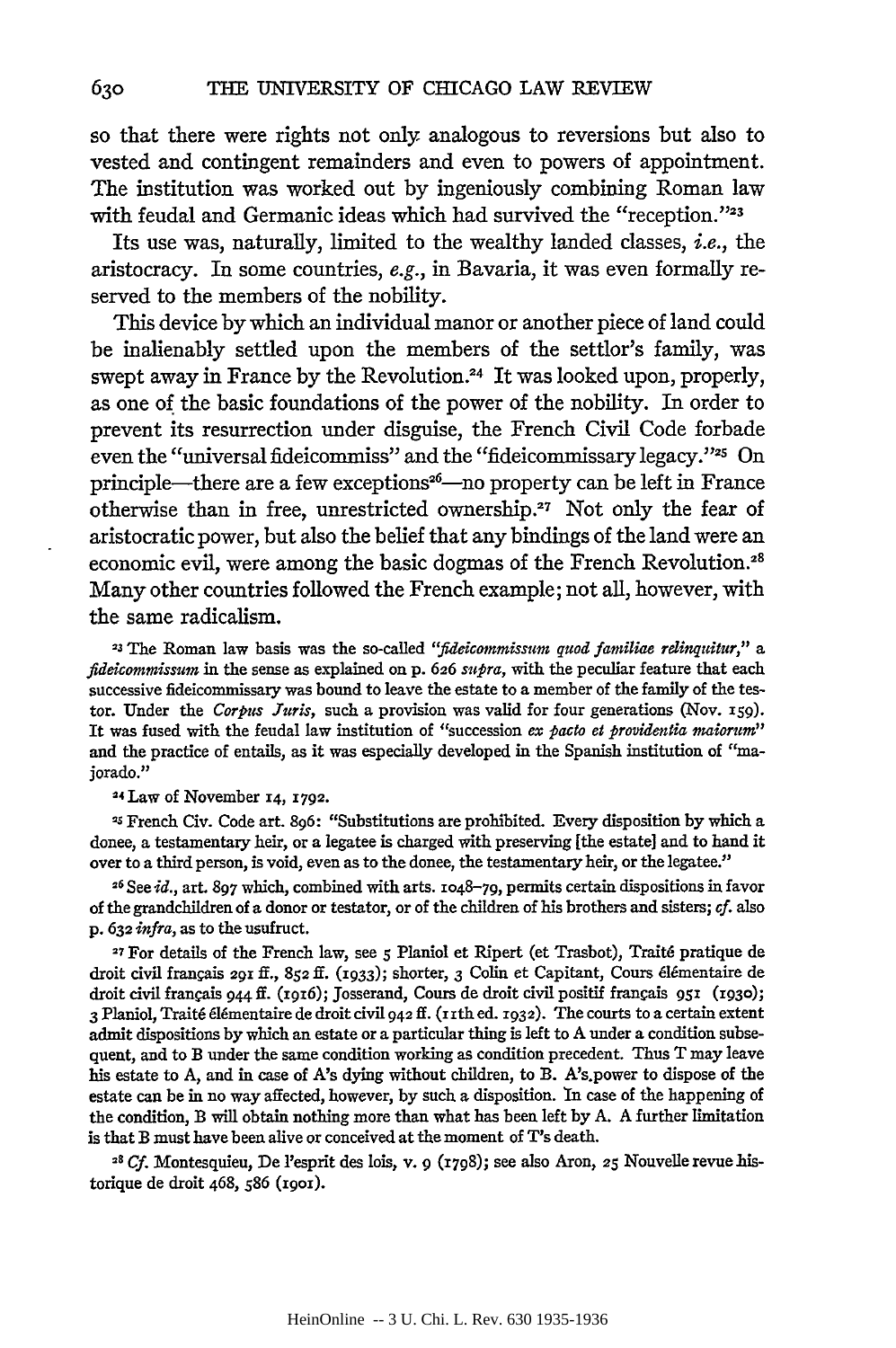The German Civil Code of 1896 expressly admitted the *"fideicommissa universalia*" (Nacherbfolge),<sup>29</sup> subject only to a rule against perpetuities, which is similar to the English rule, though less refined.<sup>30</sup> The *legatum fideicommissarium* creating obligations with respect to specific property also remains under the code.<sup>31</sup>

The *"fideicommissumfamiliarum,"* on the other hand, was left outside the scope of the German code. It was left to the states to retain or abolish this aristocratic institution.<sup>32</sup> In spite of numerous attacks on political and economic grounds, it was left intact in all the states until the Revolution of **1919,** which initiated extensive detailed legislation for the enfranchisement of the settled lands,<sup>33</sup> whereby the rights of the first, and sometimes even of the second remainderman were carefully preserved. Hence, at the present moment, there are still many settled lands in Germany which, however, are bound to disappear within two generations at the latest. Perhaps family corporations may develop as substitutes. <sup>34</sup>

On the other hand, the National-Socialist regime has created a new

*<sup>29</sup>***Cf. p. 626** *sumra.*

**<sup>30</sup>**Sec. *2109:* "The appointment of a reversionary heir (or legatee) becomes inoperative after the lapse of thirty years since the testator's death, unless the condition for the reversionary succession has happened within such period. The appointment remains operative, however, even after the lapse of thirty years, **(z)** if the reversionary heir has been appointed under the condition of a certain event happening with reference to the person of the primary heir or the reversionary heir, provided the person with reference to whom the event is to happen was living at the time of the testator's death; **(2)** if a brother or sister of the primary or a reversionary heir has been appointed as reversionary heir. If the primary or reversionary heir with reference to whom the condition is to occur is a juristic person, the period of thirty years will not be enlarged."

**Cf.** also the following provisions of the Austrian Civil Code:

*"§* 611. The number of reversionary heirs is not limited, provided they are all contemporaries of the testator; thus there may be three, four, or even more reversionary heirs.

**"§ 612.** If the reversionary heirs are not contemporaries of the testator but born after the time when he made his will, no disposition as to moneys or any movables is valid beyond the second degree, and no disposition as to land is valid beyond the first degree." This provision means that one unborn reversionary heir may be appointed as to land, and two as to movables. See Rappaport, **2** Kang's Kommentar zum allgemeinen birgerlichen Gesetzbuch, pt. I, **p. 236 (1935).**

Under the Swiss Code, no more than one reversionary heir may be appointed (art. 488, **2d** par.).

**31** *Cf.* **p. 628** *supra.*

**<sup>32</sup>**Introductory Law to the Civil Code of Aug. 18, 1896, art. **59,** R. **G. El.** 1896, 604.

**<sup>33</sup>**The principle was laid down in art. **155** of the Weimer Constitution of August **ii, 1919;** as to the details, see Kuebler and Beutner, *op. cit. supra* note **22;** also Martin Wolff, 3 Enneccerus, Kipp, and Wolff, Lehrbuch des bürgerlichen Rechts 325 ff. (9th ed. 1932).

34 Thus, for instance, the former Royal House of Saxony has set up a limited company under the name of "Haus Wettin, Ltd."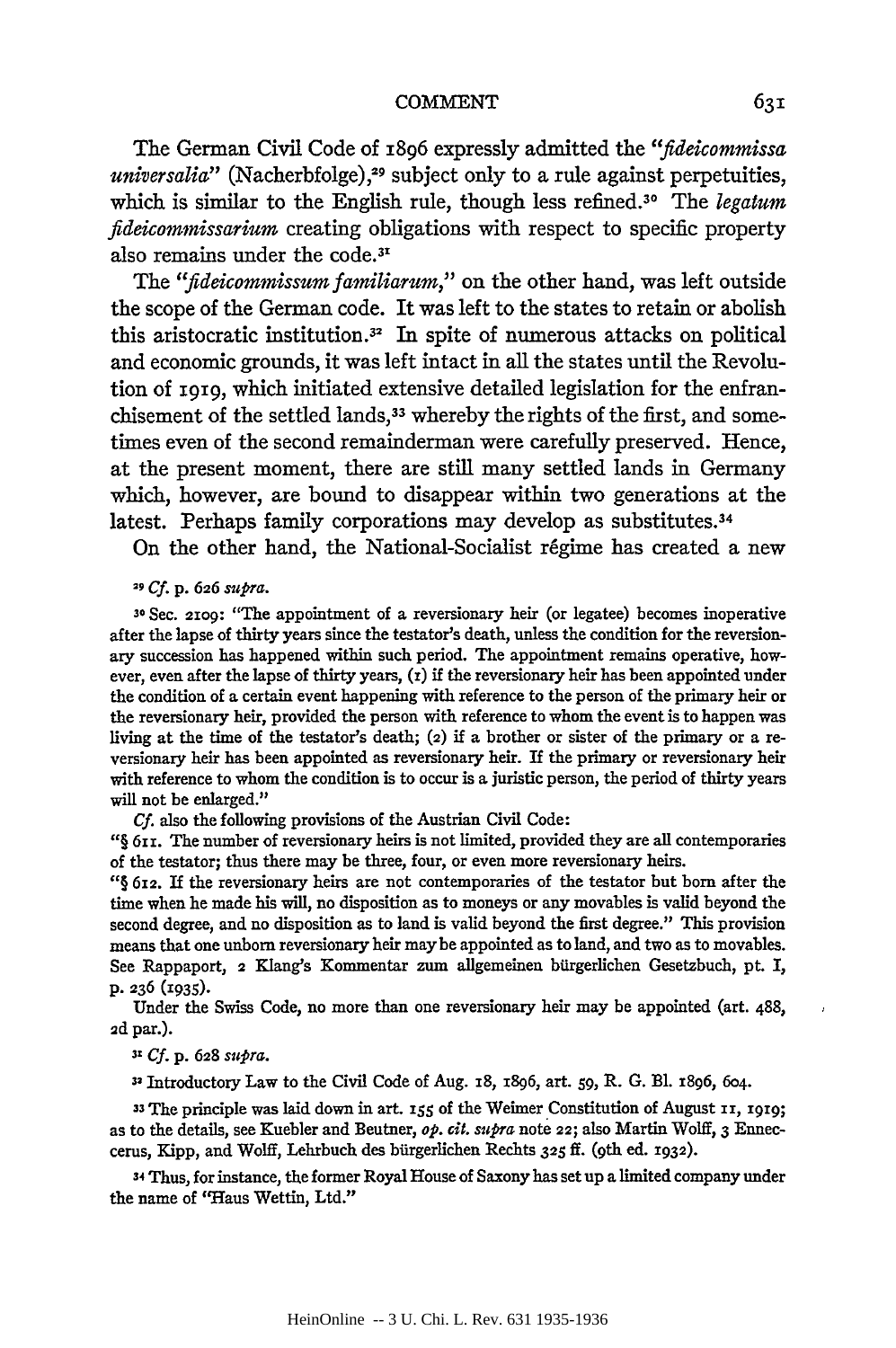form of settled lands, settled not by the will and private act of any individual but by the will of the state. By law of September 29, 1933,<sup>35</sup> all middle-sized peasants' farms have been rendered inalienable and indivisible. Their owner can dispose of them neither *inter vivos* nor by will. Upon his death, they pass undivided to the youngest, or in certain parts of the country, to the eldest son. <sup>36</sup>

Thus, the National Socialist regime has returned to the idea that a man's land does not belong to his estate, that his personalty goes a separate way, and that land is subject to particular rights, to inalienable future interests.

Another method of fixing the fate of a particular object as such, and not only as a part of an estate, has been retained in all civil law countries. Everywhere a piece of land can be made the subject-matter of a usufruct for life.37 This interest in almost all important respects resembles the common law estate for life. By transaction *inter vivos* or testamentary, the owner may create a usufruct for a certain person and then, of course, dispose of the fraction of the right of ownership which is retained by him. This interest in many ways resembles a reversion. Neither the right of the usufructuary, however, nor the "reversion" is regarded as an "estate." The usufruct is looked upon as a "servitude," a combination of extensive easements and profits in the land of another. The "reversion" is not a future interest but simply that surplus of the rights incident to ownership which are not vested in the usufructuary and not incompatible with the latter's rights.

Thus usufruct and, in Germany and some other countries, the fideicommissary substitutions are still available for fulfilling a person's desire to provide, within limits, for the future fate of his property. Yet it seems that they are not extensively used beyond settling an estate first to the surviving spouse and then to the children of a testator. Of course, as long as statistics are lacking, such a statement cannot be based on more than subjective impressions, founded partly on personal experience, and partly on the dearth of decisions and lack of interest in the subject shown in legal literature. Although the present law of Germany affords quite a variety of means for "settling" property, I think that it can safely be said

*'s* R. **G.** B1. *1933,* I, **685.**

**<sup>36</sup>**See Kaden, The Peasant Inheritance Law in Germany, **20** Iowa L. Rev. **350 (1935).**

*<sup>37</sup>***Cf.,** e.g., **Germ. Civ. Code §** io3o *et* seq.; Austrian Civ. Code **§ 5og** et seq; Swiss Civ. Code art. 745 et seq.; French Civ. Code art. **578** et seq.; Ital. Civ. Code art. **477** et seq.; **Span. Civ. Code** art. 467 et seq. For a comparative survey of the various modem systems of usufruct, see Rheinstein, 5 Rechtsvergleichendes Handwörterbuch 431 (1935).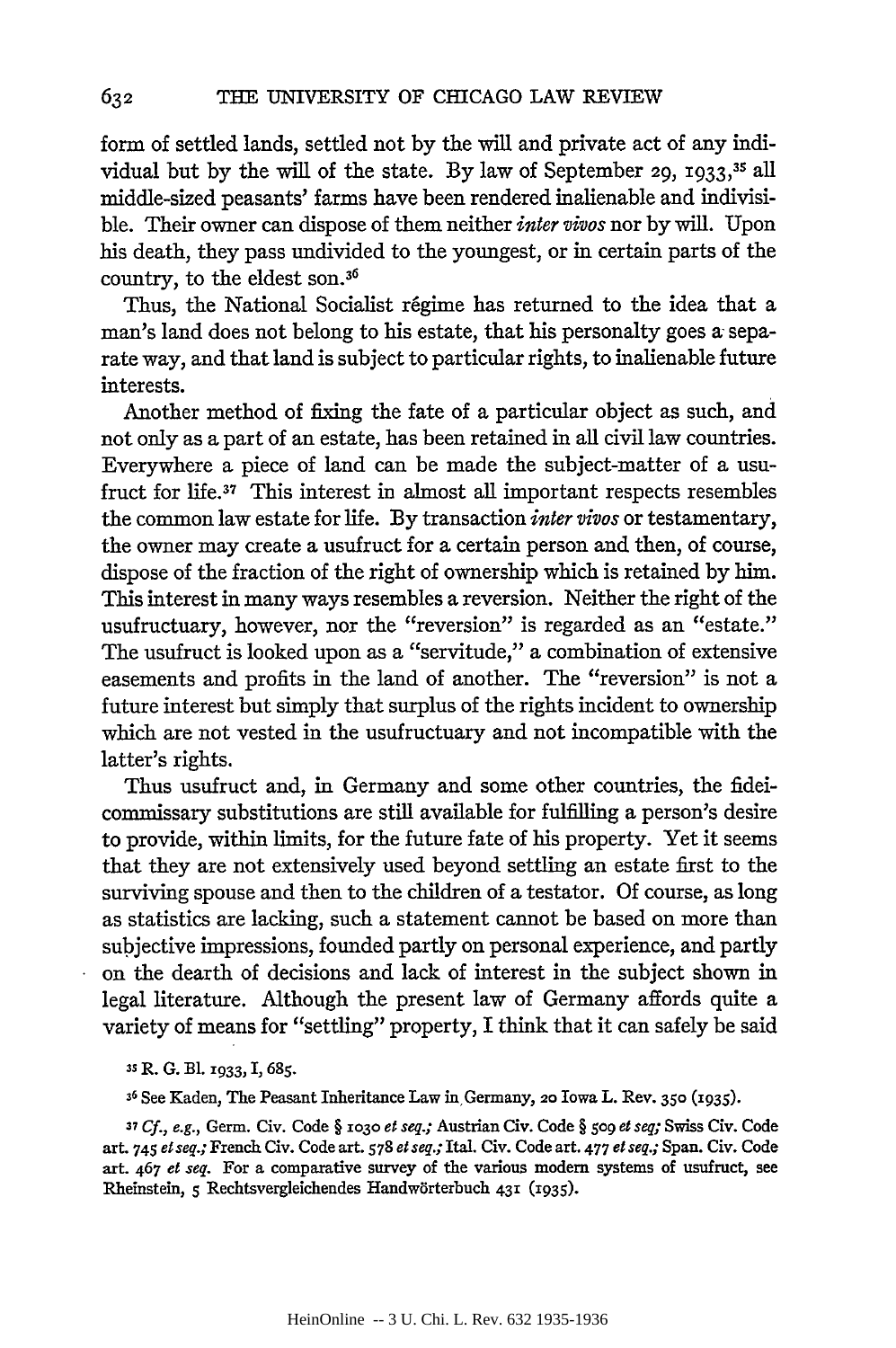that the only extensive use made of them is for providing for a surviving spouse, who will usually be appointed the other spouse's primary heir, with the children or other relatives as secondary heirs. Provisions as to more distant events and eventualities seem to be rare. Nothing more than guessing is possible as to the causes of this difference from the customs of Anglo-American countries. One reason may be the greater rareness of large fortunes; it may also be that impulses associated with economic individualism and limits on feudal power have affected common practices; another reason may be the great consciousness of the continental nations of the instability of expectations, of the futility of provisions for the future. Nations which have gone through the experiences of succeeding wars, revolutions, and inflations, are less convinced of the permanency of present conditions than nations which for centuries have not seen an invading enemy and whose chief experiences in instability are the periodic crises of the capitalist system.

### II

The policy against restraints on alienation is, as already mentioned, not only directed against an undue growth of the economic power of the landed classes, but is also directed toward facilitating the transferability of the land.

Another means to the same end is the comparative simplicity of the system of "rights *in rem*," especially the absence of "equities."<sup>38</sup> The task of research to which a purchaser or mortgagee is put is greatly lightened by the comparative simplicity of transactions, and particularly by the absence of rights of other persons "constructive notice" of which may be fatal.

Simplicity of the substantive law of real property is also indispensable for the proper functioning of the most effective device developed for securing the stability of land transactions **:39** the land register system, 40 which, however, has been adopted in only a few civil law countries, *viz.,* in Ger-

**<sup>38</sup>**As to the importance of this point and the underlying policies, *cf.* Rheinstein, review of Pierre Lepaulle, "Trait6 th6orique et pratique des trusts," 43 Yale L. **J. 1049 (1934).**

**39** The necessity of a radical simplification of the substantive law of rights in land was recognized and carried out in the English reform legislation of **1924** and **1926.**

4o For a comparative survey, see Schollmeyer and **E.** Heymann, **5** Handw6rterbuch der Staatswissenschaften 335 (4th ed. 1923), and Percy Bordwell, Land Transfer, **9** Soc. Sci. Ency. 127 **(1933),** with further references. Also Planiol, Trait6 616mentaire, nos. **2637-43,** and Predari, **3** Rechtsvergleichendes Handw6rterbuch 186 (1931). On the German system of land registration, see especially Martin Wolff, *op. cit. supra* note **33,** at **77 ff.;** shorter, Strecker, 3 Handwörterbuch der Rechtswissenschaft 26 (1928).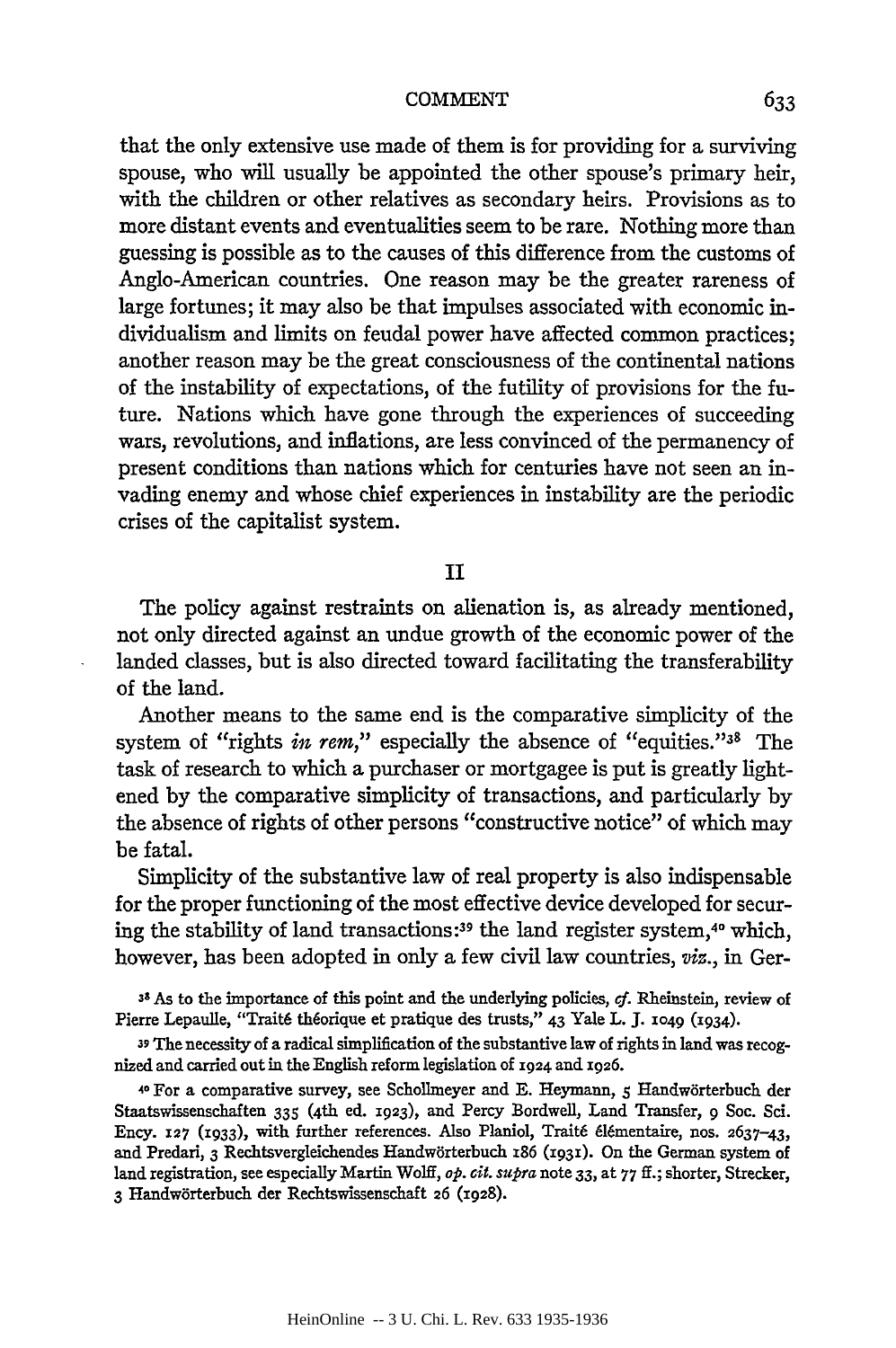many, Austria, Switzerland, and the Scandinavian countries.<sup>41</sup> In these countries registration of *title* is compulsory. A record is kept for every piece of land, and no transaction can validly be made without registration. France and the many countries following the French system have only registration of *deeds* developed on similar lines as registration of deeds in this country, though resulting in a greater protection of purchasers because of the greater simplicity of the substantive law.42

Even the best system of registration of deeds leaves room for a considerable amount of insecurity. Its most serious defect is that it leaves it to the reader of the records to draw his own legal conclusions, which may or may not be right, and which will be less conclusive the more complicated the substantive law.

In a system of registration of titles, on the other hand, the record reveals and largely controls the actual legal situations. The register will tell immediately in whom title is vested, who is a mortgagee, and what the priorities are. Such a system imposes a high responsibility upon the staff of officials, who must necessarily be learned in the law.<sup>43</sup>

That the introduction of a system of compulsory registration of title is no easy task is shown by the experiences of France, England, and the United States. In France, its introduction has been advocated for almost a century. It has been prevented by the high costs which would be caused by the necessity of an almost complete remaking of the topographical land survey. 44 In England, compulsory land registration was confessedly prevented by the conveyancing branch of the legal profession. A strong government, as it existed in Germany, is necessary to overcome such difficulties. It may be more than a mere accident that the radical reform of the English law of real property by Lord Birkenhead's Acts was achieved during the post-war period when bureaucracy was unusually strong in England.

Whether or not compulsory registration of title, in the long run, amounts to a saving or a greater expense for the community when compared with a different system is a problem which should attract further detailed research. It certainly does away completely with the necessity of

**4'** As to its history, see Huebner, *op. cit. supra* note *5,* at **218** ft., **241** ff.; Martin Wolff, *op. cit. supra* note **33,** at 73 **if.**

**<sup>42</sup>**On the French system of registration of deeds, see 4 Planiol et Rip ert (et Picard), *op. cit. supra* note **27,** at 604 **ff.,** and, shorter, Planiol, Trait6 6I6mentaire, nos. 26o3 *et seq.* (r932).

**<sup>43</sup>**Thus in Germany, for instance, the keeping of the land register is entrusted to the county courts.

44 See Planiol, Traité élémentaire, no. 2635 (1932), with further references.

634